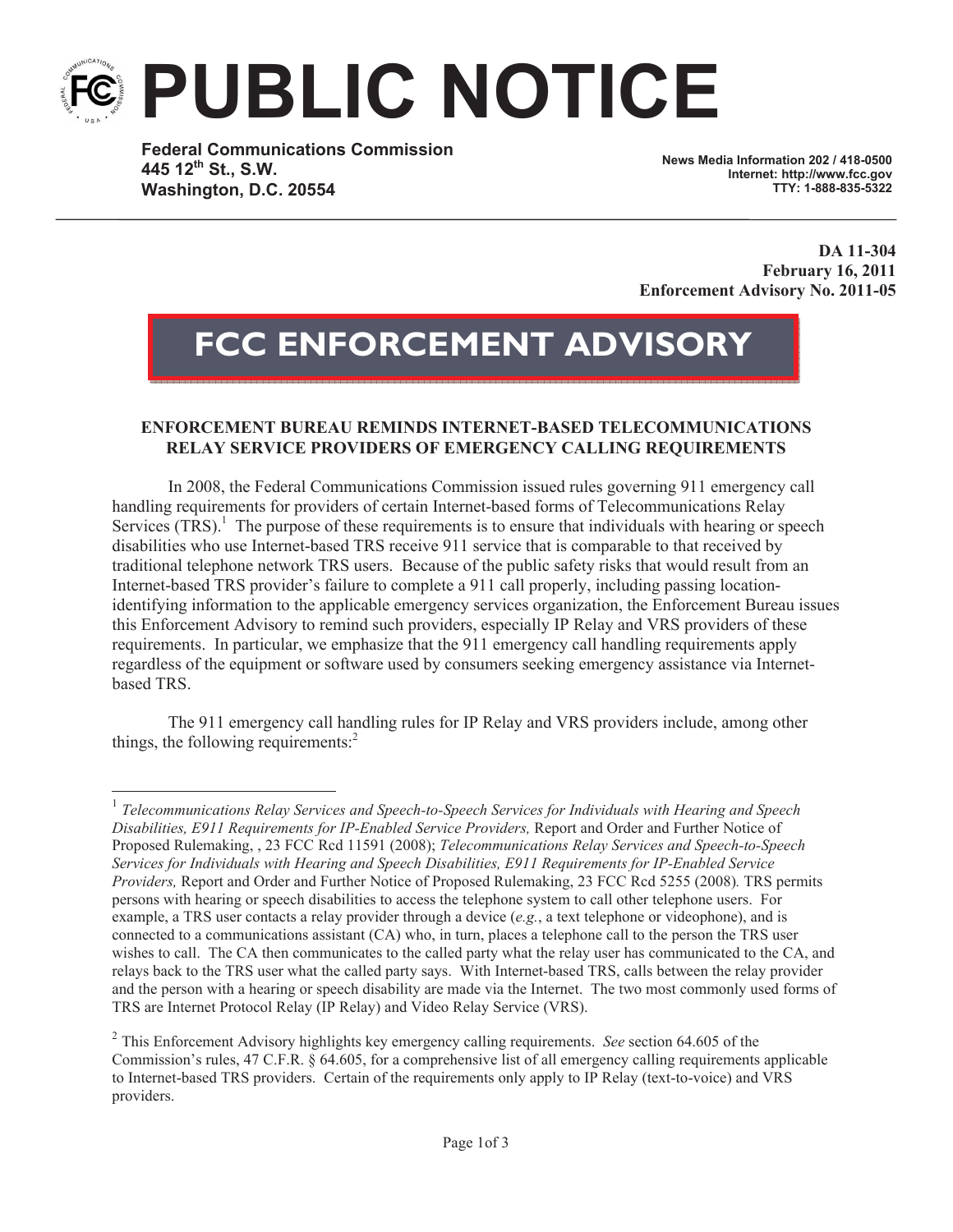- IP Relay and VRS providers must transmit all  $911$  calls<sup>3</sup> -- as well as automatic number identification (ANI, generally the caller's 10-digit number), the caller's registered location,<sup>4</sup> the name of the Internet-based TRS provider, and the communications assistant's (CA's) identification number for each call -- to the public safety answering point (PSAP), or other appropriate local emergency authority that serves the caller's registered location;
- · IP Relay and VRS providers must answer incoming emergency calls before any non-emergency call, *i.e.,* prioritize the emergency calls and move them to the top of the queue;
- · IP Relay and VRS providers must route all 911 calls through the use of ANI, and, if necessary, pseudo-ANI, via the dedicated wireline E911 network to the PSAP, or appropriate local emergency authority that serves the caller's registered location;
- If the Internet-based TRS is capable of being used from more than one location, the IP Relay and VRS provider must offer the consumer one or more methods of updating his or her registered location at will and in a timely manner. At least one of those methods must allow the user to update his or her registered location from the equipment he or she uses to access the Internetbased TRS;
- In the event that one or both legs of the emergency call (*i.e.*, either between the TRS user and the CA or between the CA and the PSAP/other emergency authority) is disconnected, the IP Relay or VRS provider must immediately re-establish contact with the TRS user and/or the appropriate PSAP or other emergency authority.

Internet-based TRS providers must comply with the emergency calling requirements regardless of the equipment or software used by consumers utilizing Internet-based TRS. This means that whether a consumer is placing a 911 emergency call via Internet-based TRS using customized equipment and software provided by an Internet-based TRS provider, off-the-shelf hardware and software that might be purchased or acquired from a source other than an Internet-based TRS provider, or some combination thereof, Internet-based TRS providers must fully comply with the Commission's emergency calling requirements. Noncompliant Internet-based TRS will be ineligible for compensation from the interstate TRS Fund. We note that violation of the Commission's rules and orders may also subject an Internetbased TRS provider to severe penalties, including substantial monetary forfeitures.<sup>5</sup>

For additional information regarding compliance and enforcement of the emergency calling requirements for Internet-based TRS providers please contact Janet Sievert of the Enforcement Bureau at 202-418-1362 or at janet.sievert@fcc.gov. To request general information on emergency calling requirements for Internet-based TRS providers, please contact Diane Mason of the Consumer & Governmental Affairs Bureau's Disability Rights Office at 202-418-7126 or at diane.mason@fcc.gov. Media inquiries should be directed to David Fiske at 202-418-0513 or david.fiske@fcc.gov.

<sup>&</sup>lt;sup>3</sup> "All 911 calls" is defined as "any communications initiated by [a] VRS or IP Relay user dialing 911." *See* 47 C.F.R.  $§$  64.605(b)(2)(ii).

<sup>&</sup>lt;sup>4</sup> Internet-based TRS providers must obtain from their users the physical location at which the service will first be used when the user registers for a 10-digit number, and must provide an easy way for users to update their information if it changes.  $47$  C.F.R.  $\S$  64.605(a)(4).

<sup>5</sup> *See* 47 U.S.C. § 503.